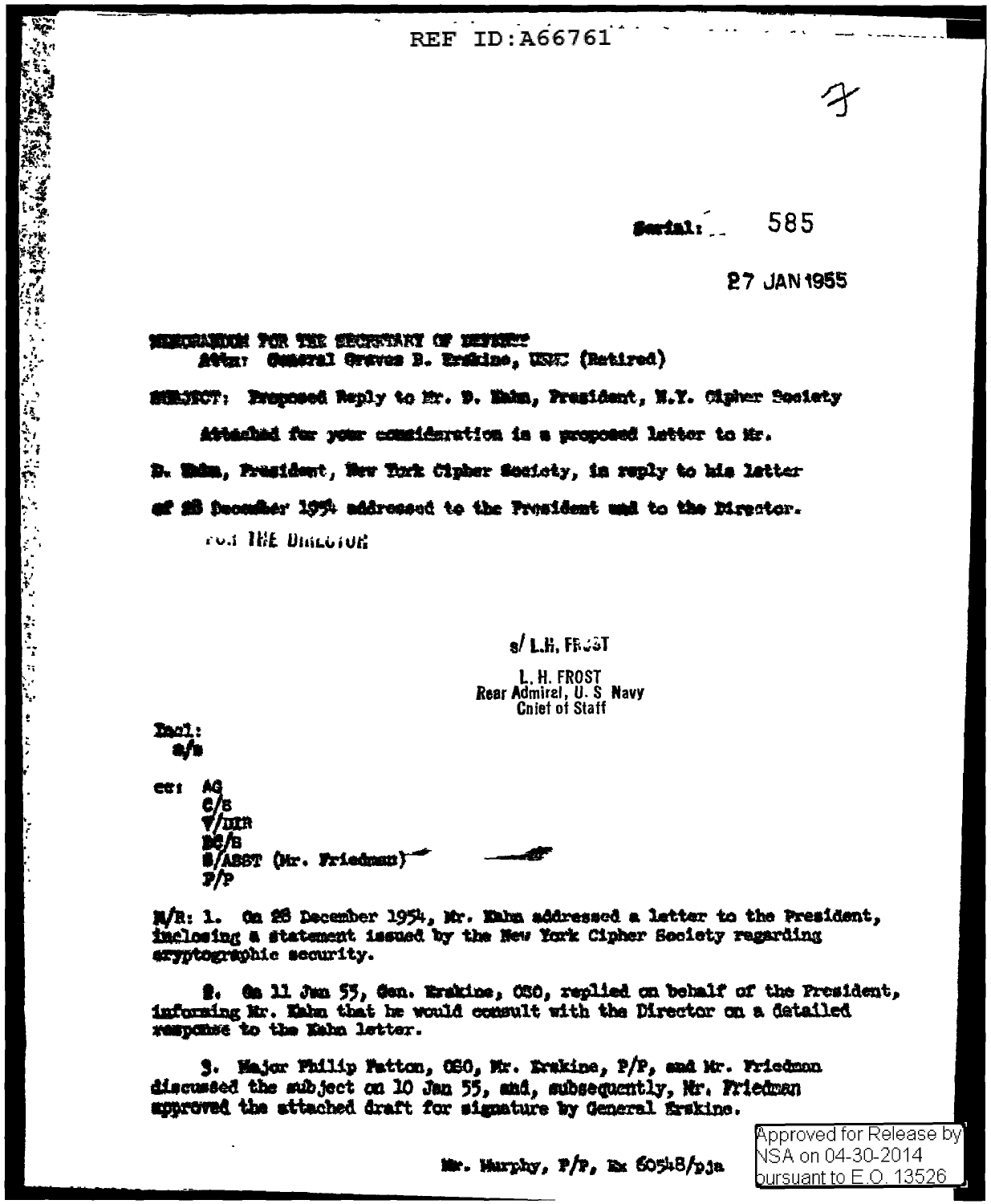## **REF ID: A66761**

Mr. Burid Bama, President w York Cipher Soulety Windsox Gote draat Nook, New York

now Mr. Mile:

Thank you for your letter of 26 December 1954, which accompanies the New York Cipber Seciety's Statement extitled "To Deprove Car dryptographic Defunses."

As indicated to you in my letter of 11 Manuary 1955, the subject me been discussed with reprosentatives of the Director, Mational Security Ammany. The Director compure in this reply to your letter and your finisting statement. The activities and operations to which the Society's  $I$  and  $S$ urt gtatement pertains fall in the estagery of information which we will all sures is mut enly of a sensitive mature but step witel to sur matiqual semanity. Mor seasitive that extegery of information is regarded in Recognizing this fait minifest when it is noted that after extended discussions the Slat Gengrage passed Public Law 513, which President Transp approved on 13 May 1950. Whis law, codified as Section 798 ed Title 18 ed the **Whited States Code, embedies lagislation designed specifically to** gudtest Waited States communications intelligence activities and United States oplas sad eighers.

It is evident that the position taken by the New York Cinhar finatety is, at least in part, consistent in principle with that upon which this special legislation rests, i.e., rather stringent protective mentures are mecessary for most of the efficial information in the esyptalegic estegory.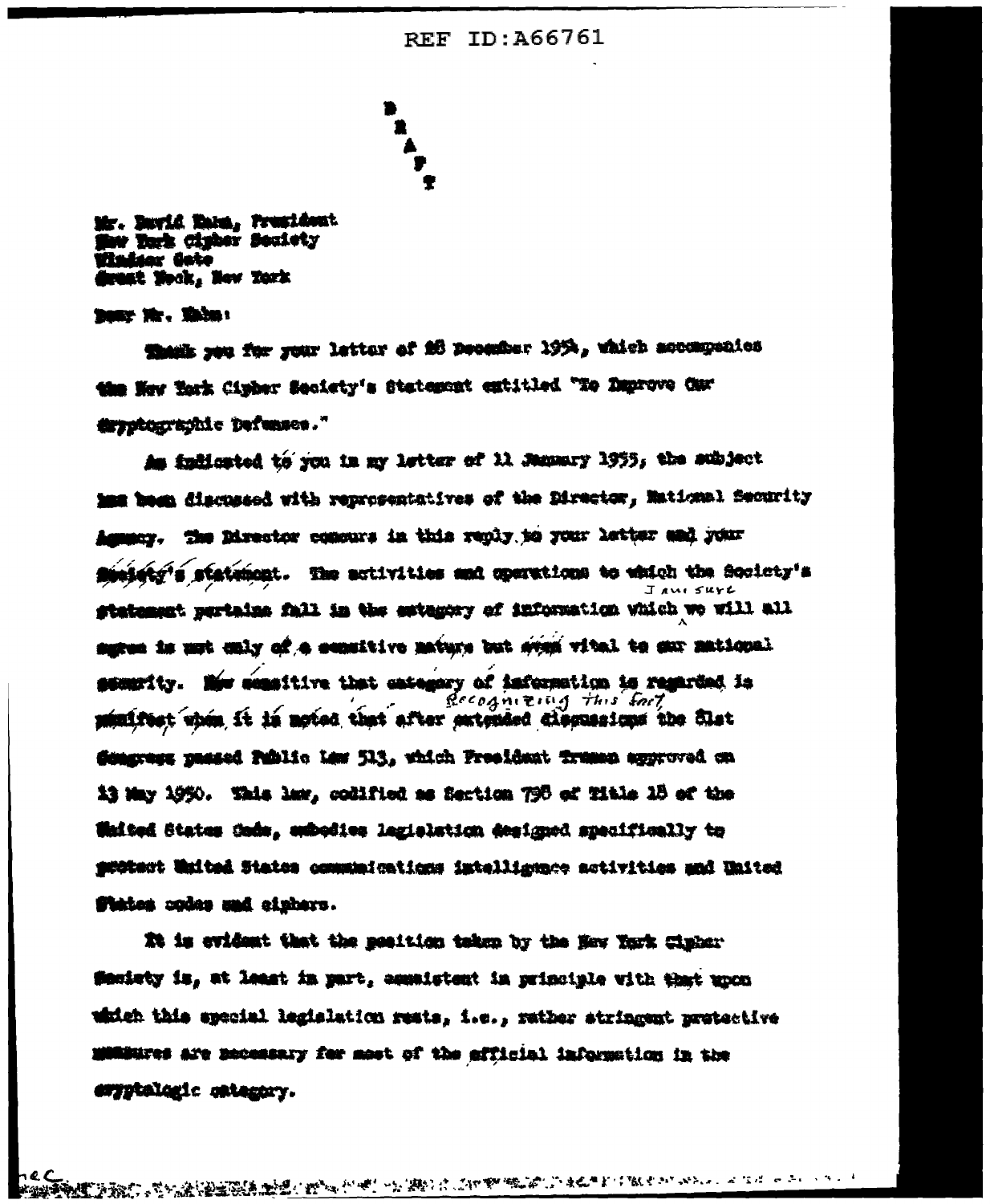AT The same Time,

the serious problem of protecting vital security information without ulso been departving the general public of knowledge to which it is extitled bus  $\overline{\phantom{a}}$ recognization in studied intensively by your Government. Emmediately after his imangaration, President Misonhower salled for a review of Executive Order 16850 of St September 1951, which established policy and procedures geverning the transmission and safekeeping of efficial information. As a direct regult of this review, the President insued Executive Order 10301. avet dated 5 Hormsbur 1953, to become affective on 15 December 1953. It is under the terms of this Order, rather than Executive Order 10450, as mated in your Sesiety's study, that efficial documents are classified. / Manestive Order 10450 proscribes personnel security regulaements for

> mermant employees.) The decision to faise or lower the classification

the balance between dissinsure and withholding, it efficial information semmires judicions interpretation of Emecutive Order 10501 in each IT is True THAT specific case. Ourtain official documents pertaining to cryptography sam eryptemalysis were, in fact, upgraded as a result of this Order. It shauli be meted, hovever, that each document so ungraded was carefully sal judiciously reviewed to determine whether it abould be equaldered undlessified or should be accorded protection by use of an appropriate ne deligion was made elansification. In each case the sevier uns tendwitch in the light of what the responsible authorities in the Department of Defense considered mot caly permissible within the limitations of the special legislation to mentioned above. which refuremed has been made shows but also in the best interests of maticum) defenso.

2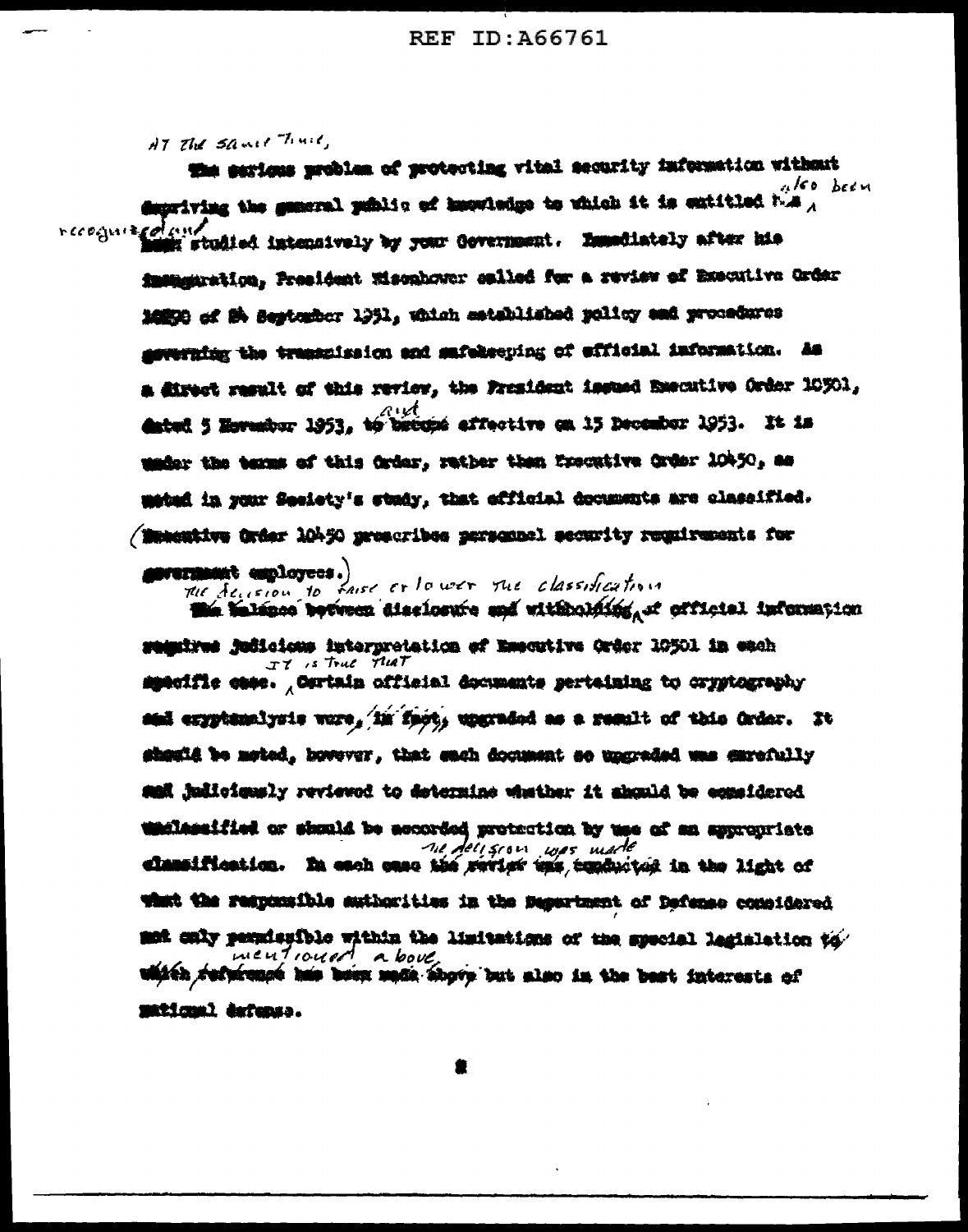$-101$ 

ᅬ

 $\sim$  $\frac{1}{2}$ 

 $\frac{1}{2}$ 

Ė  $\cdot$ 

 $\frac{1}{2}$ 

 $\mathbf{t}$ 

 $M \ell \omega$ 

15 also general agreement

There seems to be general accord as to the fruitfulness of exterior estinging and suggestion. There is hardly any need to note that many of the mation's leading scientists and acientific organizations have token munitions very similar to that of the New York Cipher Society in remard to the desirability of as much diseculastics of evientific information am is realistically consistent with the security of our mation. rliat  $77L$ 

the desirebility and value of suggestions and essistence from mersum cataide the governmental areas in which cryptologic activities considered decirable are committed is evidenced by the fact that a Seientific Advisory Board eduposed of the meet highly-qualified scientists in several fields ruisted to the aryptologic field assists and advises the Director of the Matiqual Security Amusoy. The Noard in turn is secisted by several pumple liberise composed of emiment apocialists in apocial fields pertuining **to edmunications intelligence and economications security. In addition,** mawargamat equtracts have been let with several universities and cartain highly-malified industrial laboratories in order to take advantage of the mpocial chills possessed by individuals gutaide movernment service.

the point comcerning the development of a "motential mool of cryptomumbers" is well taken and the Armed Forces have instituted many staps Gusigned to increase the musher of man and women in the Armed Porces qualified to emecute specialized jobs in the errytologic field. It is of course shylone that the manber of such conlitied persons could be diminated by fastering the preduction of training literature which could be widely fissemiunted and made also available to manteur exyptologists.

1